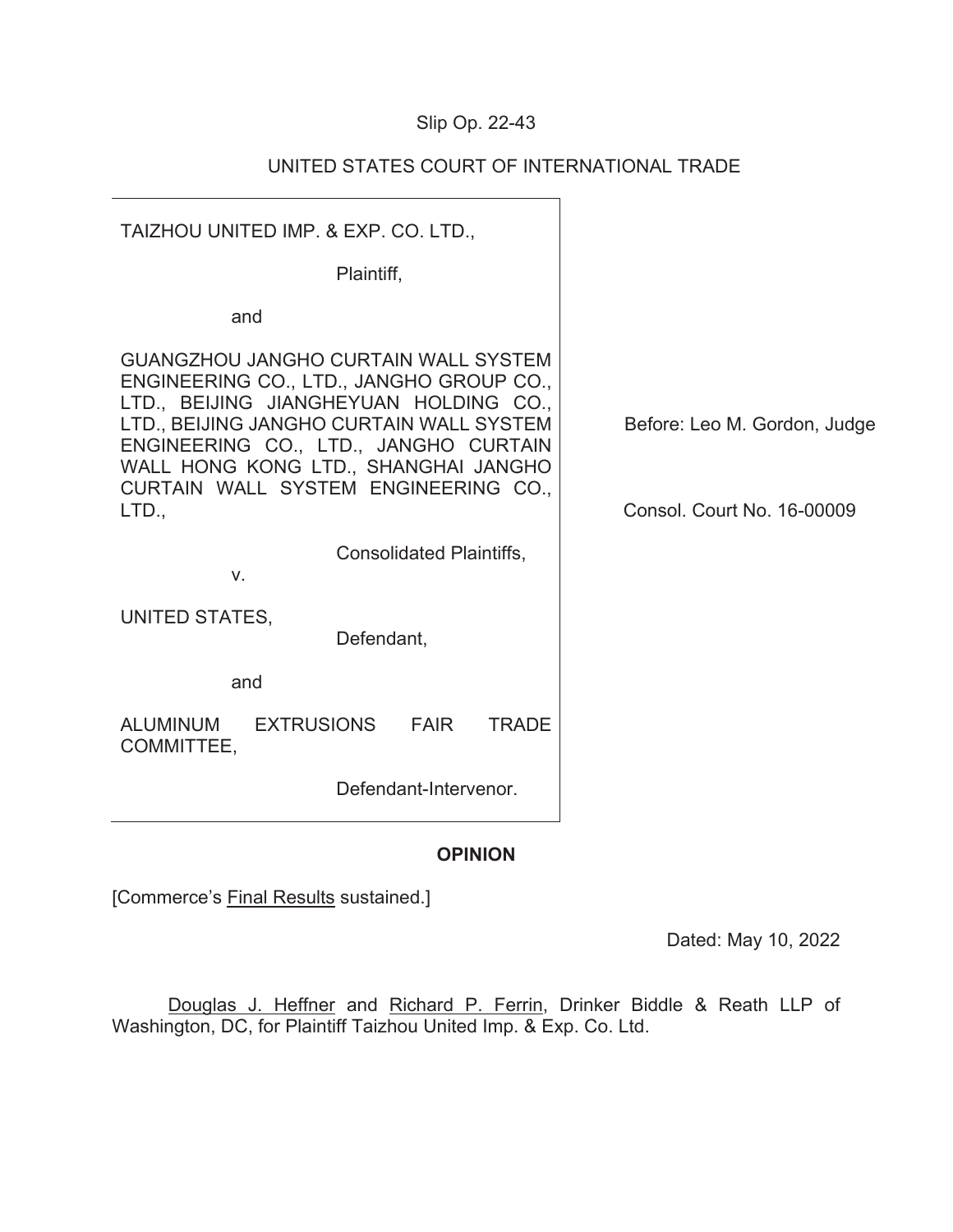System Engineering Co., Ltd.<sup>1</sup>

J. Kevin Horgan, Alexandra H. Salzman, Gregory S. Menegaz, and John Joseph Kenkel, deKieffer & Horgan, PLLC of Washington, DC, for Consolidated Plaintiffs Guangzhou Jangho Curtain Wall System Engineering Co., Ltd., Jangho Group Co., Ltd., Beijing Jiangheyuan Holding Co., Ltd., Beijing Jangho Curtain Wall System Engineering Co., Ltd., Jangho Curtain Wall Hong Kong Ltd. and Shanghai Jangho Curtain Wall

Douglas G. Edelschick, Senior Trial Counsel, Commercial Litigation Branch, Civil Division, U.S. Department of Justice of Washington, DC, for Defendant United States. With him on the brief were **Brian M. Boynton**, Acting Assistant Attorney General, Jeanne E. Davidson, Director, and Reginald T. Blades Jr., Assistant Director. Of counsel on the brief was Kirrin Hough, Attorney, U.S. Department of Commerce, Office of the Chief Counsel for Trade Enforcement and Compliance of Washington, DC.

Alan H. Price, Robert E. DeFrancesco, III, and Elizabeth S. Lee, Wiley Rein LLP of Washington, DC, for Defendant-Intervenors Aluminum Extrusions Fair Trade Committee.

Gordon, Judge: This action involves the final results of the 2013 administrative review conducted by the U.S. Department of Commerce ("Commerce") of the countervailing duty ("CVD") order on aluminum extrusions from the People's Republic of China ("PRC"). See Aluminum Extrusions from the People's Republic of China, 80 Fed. Reg. 77,325 (Dep't of Commerce Dec. 14, 2015) (final results admin. rev.) ("Final Results"); see also accompanying Issues and Decision Memorandum, C-570-968 (Dep't of Commerce Dec. 7, 2015), available at https://enforcement.trade.gov/frn/summary/prc/2015-31425-1.pdf ("Decision")

<sup>&</sup>lt;sup>1</sup> In July 2020, approximately three months after the conclusion of briefing the USCIT Rule 56.2 motion for judgment on the agency record, Jangho replaced their former counsel at Sandler, Travis & Rosenberg, PA with their current counsel. See ECF No. 96 (Form 12 Substitution of Attorney filed by J. Kevin Horgan to appear in place of Kristen S. Smith).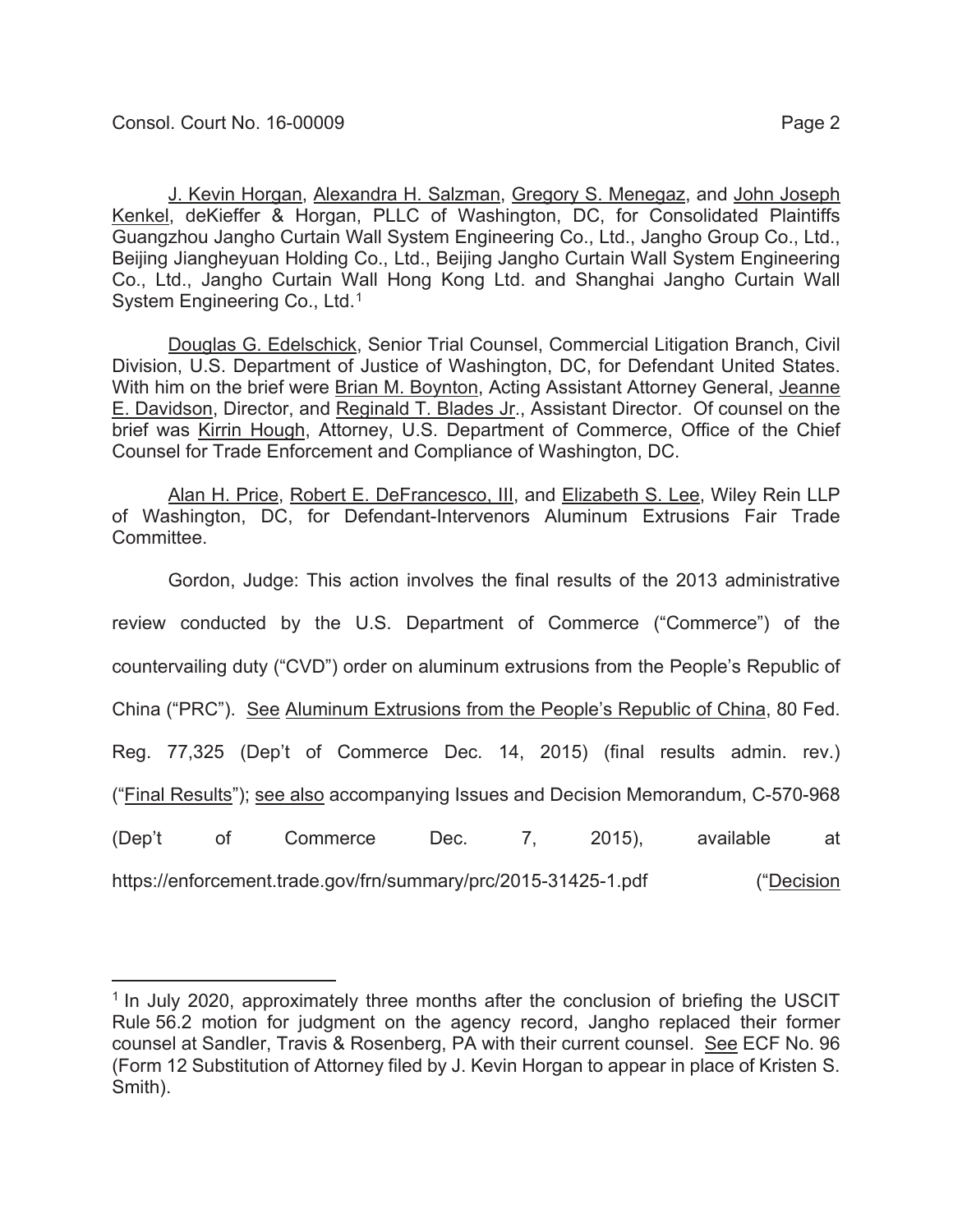Memorandum"); Aluminum Extrusions from the People's Republic of China, 76 Fed. Reg. 30,653 (Dep't of Commerce May 26, 2011) ("CVD Order").

The court presumes familiarity with the history of this action. See Taizhou United Imp. & Exp. Co. v. United States, 46 CIT \_\_\_, 2022 WL 500665 (Feb. 18, 2022) ("Taizhou II"); Taizhou United Imp. & Exp. Co. v. United States, 44 CIT , 475 F. Supp. 3d 1305 (2020) ("Taizhou I"); see also Shenyang Yuanda Aluminum Eng'g Co. v. United States, 41 CIT \_\_\_, 279 F. Supp. 3d 1209 (2017), aff'd, 918 F.3d 1355 (Fed. Cir. 2019) (affirming Commerce's determination that curtain wall units imported under contract for entire curtain wall are subject to CVD Order); Shenyang Yuanda Aluminum Industry Eng'g Co. v. United States, 38 CIT \_\_\_, 961 F. Supp. 2d 1291 (2014), aff'd, 776 F.3d 1351, 1358 (Fed. Cir. 2015) (affirming Commerce's determination that parts of curtain wall units are subject to the CVD Order); Antidumping Duty and Countervailing Duty Orders on Aluminum Extrusions from the People's Republic of China (Dep't of Commerce Mar. 27, 2014) (final scope ruling on curtain wall units produced and imported as part of contract to supply curtain wall), available at https://enforcement.trade.gov/download/prcae/scope/38-curtain-wall-units-7apr14.pdf.

In Taizhou I, the court sustained the Final Results as to almost all the issues raised by Plaintiffs; however, the court remanded Commerce's determinations to countervail subsidized purchases of glass and aluminum extrusions for further explanation and reconsideration. Id. "Because the court remand[ed] Commerce's determination that it may countervail glass and aluminum extrusions as inputs to the subject merchandise ….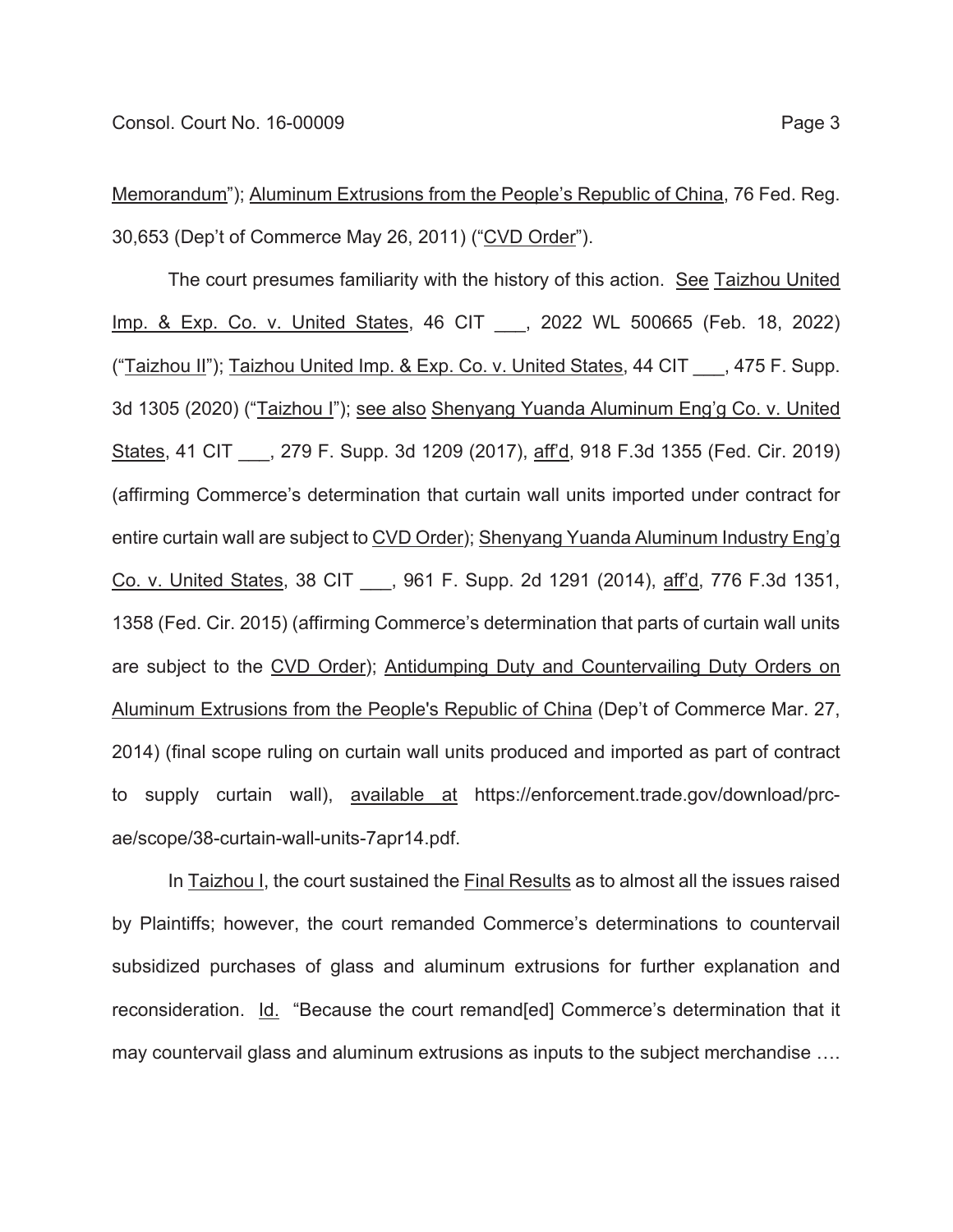the court d[id] not reach Plaintiffs' alternative arguments as to whether Commerce reasonably found that the statutory requirements of § 1677(5) were met with respect to Plaintiffs' aluminum extrusion and glass purchases." See Taizhou I, 44 CIT at 475 F. Supp. 3d at 1311. On remand, Commerce clarified and further explained why its determinations to countervail subsidized purchases of glass and aluminum extrusions were reasonable and in accordance with law, and the court sustained Commerce's remand results. See Taizhou II, 46 CIT \_\_\_, 2022 WL 500665.

Accordingly, what remains before the court<sup>2</sup> are Plaintiffs' challenges to Commerce's application of the statutory requirements in finding that there were countervailable subsidies on glass and aluminum extrusions in the Final Results. Specifically, Plaintiffs challenge Commerce's finding that the suppliers of the glass and aluminum extrusions at issue constitute governmental "authorities" under 19 U.S.C.  $\S$  1677(5)(B),<sup>3</sup> as well as Commerce's findings that the provision of glass and aluminum extrusions for less than adequate remuneration ("LTAR") constituted "specific" subsidies as defined under 19 U.S.C. § 1677(5A)(D)(iii). See Consolidated PIs.' Mem. in Supp. of its Mot. for J. on the Agency R. at 28–38, ECF No. 82-1 ("Jangho Br."); see also Def.'s

<sup>2</sup> Upon consideration of Plaintiffs' motion for rehearing, see ECF No. 122, the court vacated a judgment it entered after Taizhou II to allow it to consider Plaintiffs' remaining arguments. See Order Vacating Judgment, ECF No. 129.

 $3$  As Commerce explained, "when a respondent purchases an input from a trading company or non-producing supplier, [Commerce will find that] a subsidy is conferred if the producer of the input is an 'authority' within the meaning of [§ 1677(5)(B)] and that the price paid by the respondent for the input was for LTAR." See Decision Memorandum at 28, 34.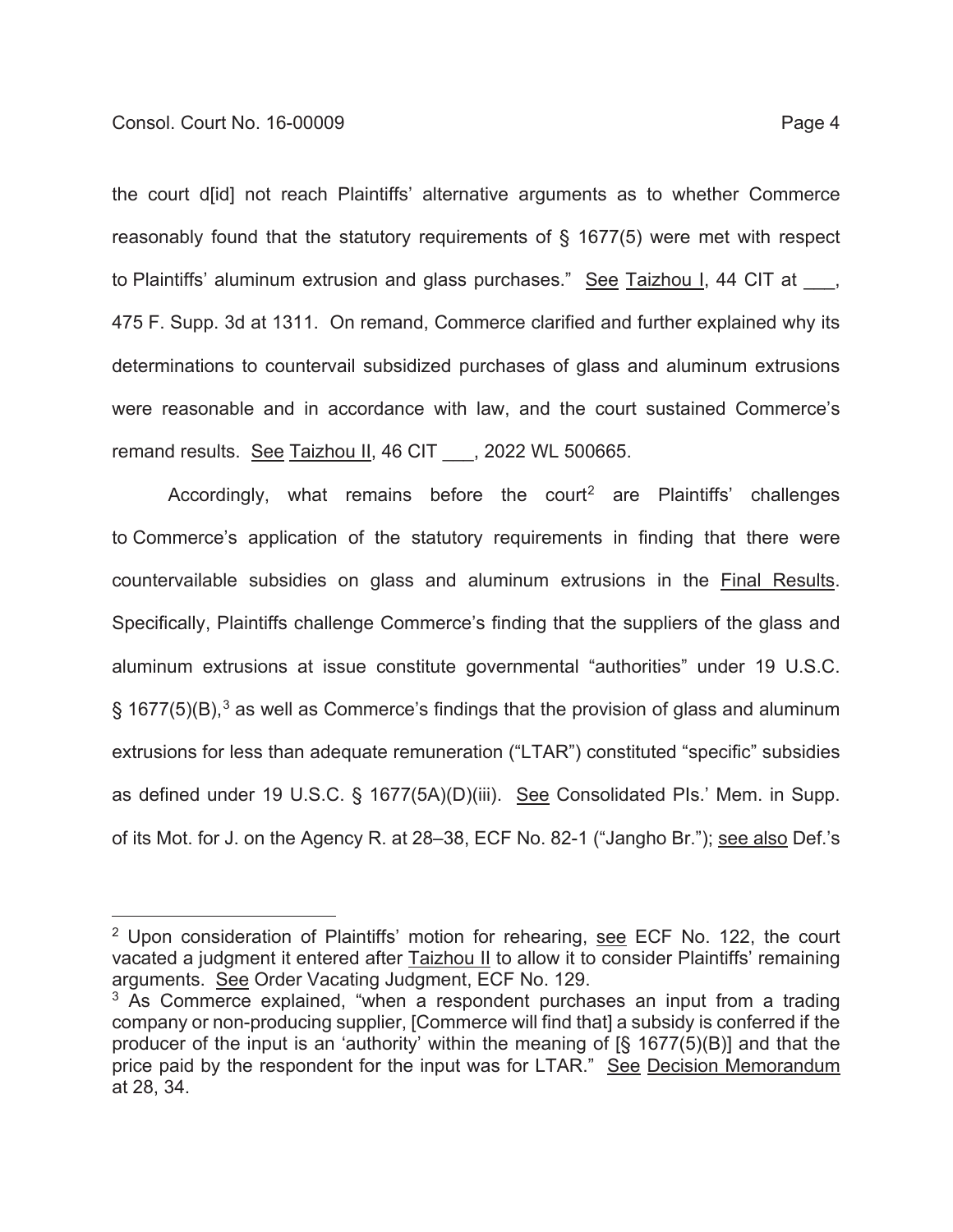Resp. in Opp'n to Pl.'s Mot. for J. on the Agency R. at 25–35, ECF No. 88 ("Def.'s Resp."); Def.-Intervenors' Resp. in Opp'n to Mots. for J. on the Agency R., ECF No. 89; Consolidated PIs.' Reply Br., ECF No. 93 ("Jangho Reply").4 The court has jurisdiction pursuant to Section 516A(a)(2)(B)(iii) of the Tariff Act of 1930, as amended, 19 U.S.C.  $\S$  1516a(a)(2)(B)(iii)<sup>5</sup>, and 28 U.S.C.  $\S$  1581(c) (2018). For the reasons set forth below, the court denies Plaintiffs' motions, sustains the Final Results as to these remaining issues, and will enter judgment accordingly.

### **I. Standard of Review**

The court sustains Commerce's "determinations, findings, or conclusions" unless they are "unsupported by substantial evidence on the record, or otherwise not in accordance with law." 19 U.S.C. § 1516a(b)(1)(B)(i). More specifically, when reviewing agency determinations, findings or conclusions for substantial evidence, the court assesses whether the agency action is reasonable given the record as a whole. Nippon Steel Corp. v. United States, 458 F.3d 1345, 1350–51 (Fed. Cir. 2006). Substantial evidence has been described as "such relevant evidence as a reasonable mind might accept as adequate to support a conclusion." DuPont Teijin Films USA v. United States, 407 F.3d 1211, 1215 (Fed. Cir. 2005) (quoting Consol. Edison Co. v. NLRB, 305 U.S.

<sup>4</sup> Plaintiff Taizhou United Imp. & Exp. Co. Ltd. ("Taizhou") joins and incorporates by reference the arguments raised and briefed by Consolidated Plaintiffs Guangzhou Jangho Curtain Wall System Engineering Co., Ltd., Jangho Group Co., Ltd., Beijing Jiangheyuan Holding Co., Ltd., Beijing Jangho Curtain Wall System Engineering Co., Ltd., and Shanghai Jangho Curtain Wall System Engineering Co., Ltd. (collectively, "Jangho"). 5 Further citations to the Tariff Act of 1930, as amended, are to the relevant provisions of Title 19 of the U.S. Code, 2018 edition.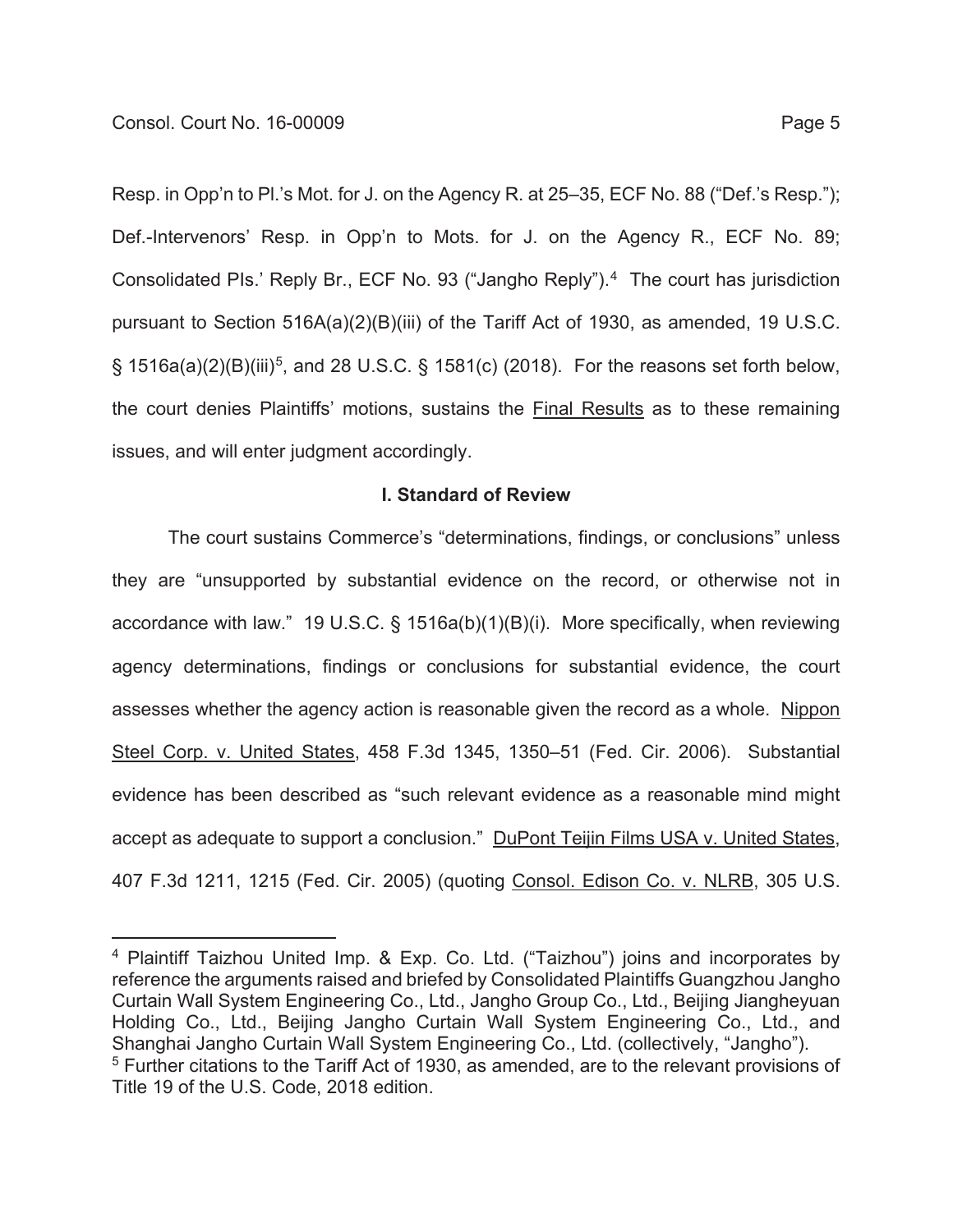197, 229 (1938)). Substantial evidence has also been described as "something less than the weight of the evidence, and the possibility of drawing two inconsistent conclusions from the evidence does not prevent an administrative agency's finding from being supported by substantial evidence." Consolo v. Fed. Mar. Comm'n, 383 U.S. 607, 620 (1966).

Fundamentally, though, "substantial evidence" is best understood as a word formula connoting reasonableness review. 3 Charles H. Koch, Jr. Administrative Law and Practice § 9.24[1] (3d ed. 2022). Therefore, when addressing a substantial evidence issue raised by a party, the court analyzes whether the challenged agency action "was reasonable given the circumstances presented by the whole record." 8A West's Fed. Forms, National Courts § 3.6 (5th ed. 2021).

### **II. Discussion**

#### **A. Authorities**

In its Post-Preliminary Analysis, Commerce determined "that the [Government of China ("GOC")] failed to cooperate by not acting to the best of its ability, and had withheld certain information with regard to all producers of primary aluminum, aluminum extrusions, and glass, and applied [facts available with an adverse inference ("AFA")], finding all producers to be 'authorities' within the meaning of [19 U.S.C. § 1677(5)(B)]." See Decision Memorandum at 110. In reaching its Final Results, Commerce continued to find that the application of AFA was warranted, and accordingly determined that the suppliers of aluminum extrusions and glass to Plaintiffs were "authorities" under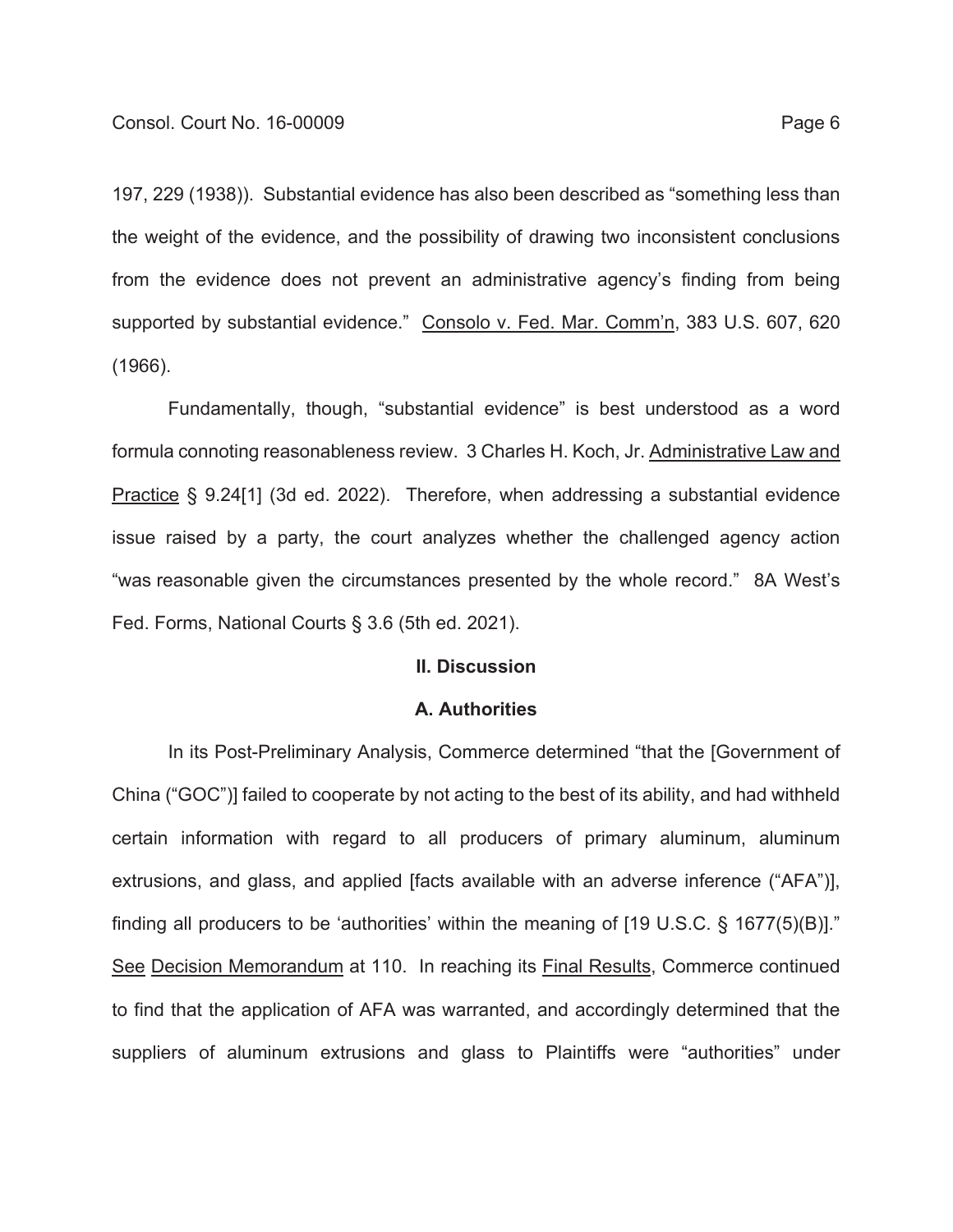§ 1677(5)(B). Id. Plaintiffs challenge Commerce's application of AFA and its resulting determination as unreasonable. See Jangho Br. at 29; Jangho Reply at 11–14.

Specifically, Plaintiffs maintain that "the administrative record demonstrates that both Jangho and the GOC fully cooperated with Commerce and responded to all requests for information to the best of their ability, providing thousands of pages of information and documentation." Jangho Br. at 29. Plaintiffs acknowledge that certain requested information was not provided, but contend that "[w]here information was missing, the GOC informed Commerce that it did not have the information or was not able to obtain it." Id. Plaintiffs also argue that it is "unreasonable to apply punitive AFA facts in this proceeding to Jangho for information that the GOC did not possess or was unable to obtain."  $\underline{\mathsf{Id}}^6$ 

Commerce explained that to facilitate its analysis of whether producers of glass and aluminum extrusions sold to respondents during the POR were "authorities" within the meaning of § 1677(5)(B), it asked "the GOC to provide information regarding the specific companies that produced [aluminum extrusions and glass] which the Jangho Companies purchased during the POR." See Decision Memorandum at 28, 34. In both the New Subsidy Allegation ("NSA") questionnaire and a supplemental questionnaire, Commerce asked the GOC specific questions regarding the ownership and control of the primary producers of aluminum extrusions and glass for Jangho during the period

 $6$  The court observes that these comments from Plaintiffs constitute the entirety of Plaintiffs' argument in their USCIT Rule 56.2 motion challenging the reasonableness of Commerce's finding that the suppliers of glass and aluminum extrusions were "authorities" under § 1677(5)(B).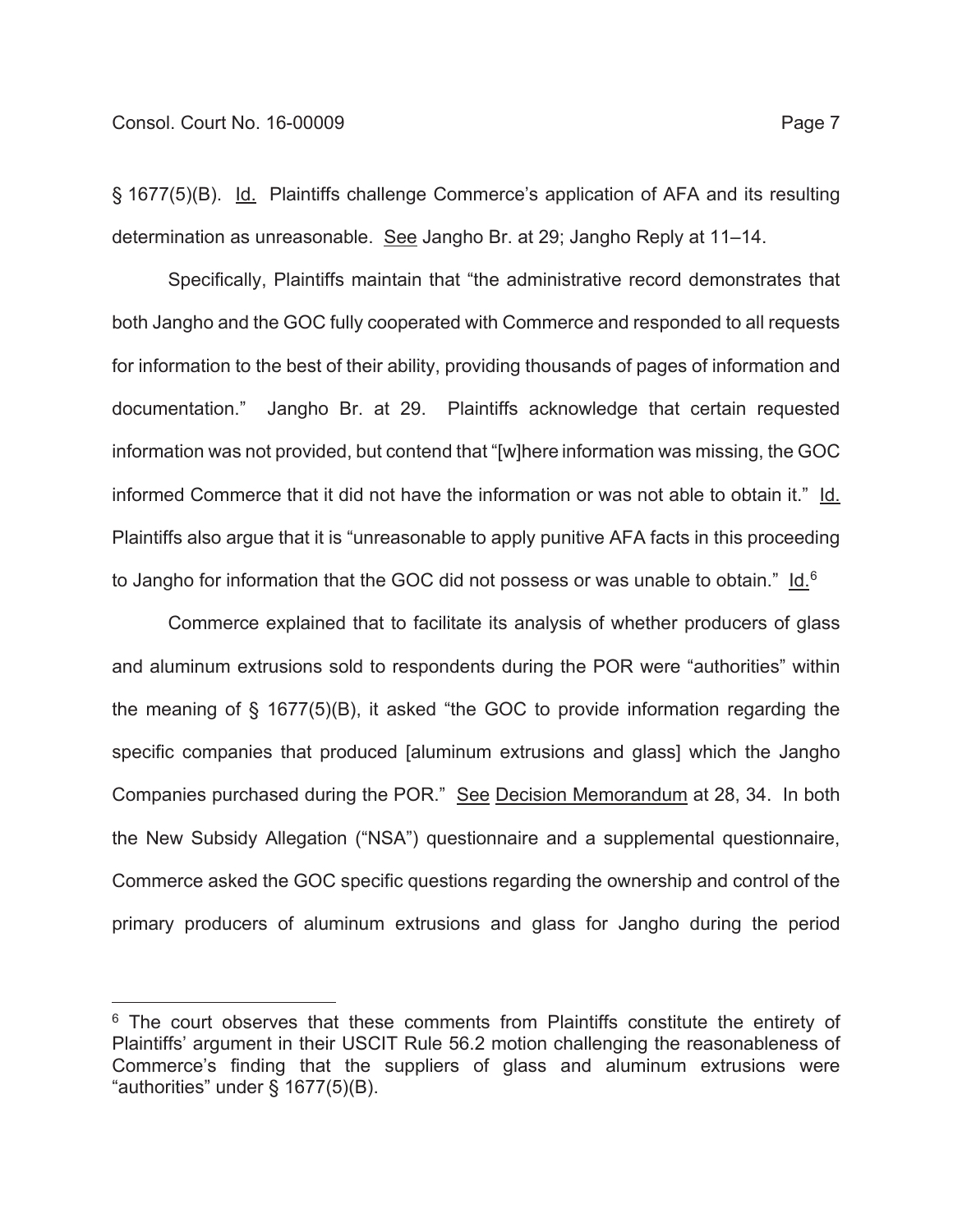of review ("POR"). See id. Commerce also asked the GOC to respond to the Input Producers Appendix for each producer of the input purchased by respondent companies. See id. at 28, 35.

Contrary to Plaintiffs' representation that "both Jangho and the GOC fully cooperated with Commerce and responded to all requests for information to the best of their ability," see Jangho Br. at 29, Commerce found that the GOC only provided partial and incomplete information in response to these requests. See Decision Memorandum at 32, 38 ("[W]ith respect to the majority of the producers-suppliers identified by the Jangho Companies, the GOC failed to provide the relevant Input Producer Appendix, and further failed to request an extension for additional time to respond. With respect to the two producers-suppliers which the GOC identified as non-majority government-owned, the GOC did not provide complete responses to our numerous requests for information, including requests for information pertaining to ownership or control by CCP officials."). The GOC maintained that it could not obtain the requested information from its local offices responsible for collecting such information, and it was allegedly awaiting that information, Commerce noted that the GOC never submitted any extension requests to provide the requested information at a later time. See id. at 32, 36. With respect to the two producers-suppliers of glass and aluminum extrusions for which the GOC did provide some information, Commerce found that the GOC "did not provide key information (e.g., business license(s), business group registration, tax registration certificate, and annual reports) for the Department to perform an analysis to trace ownership of the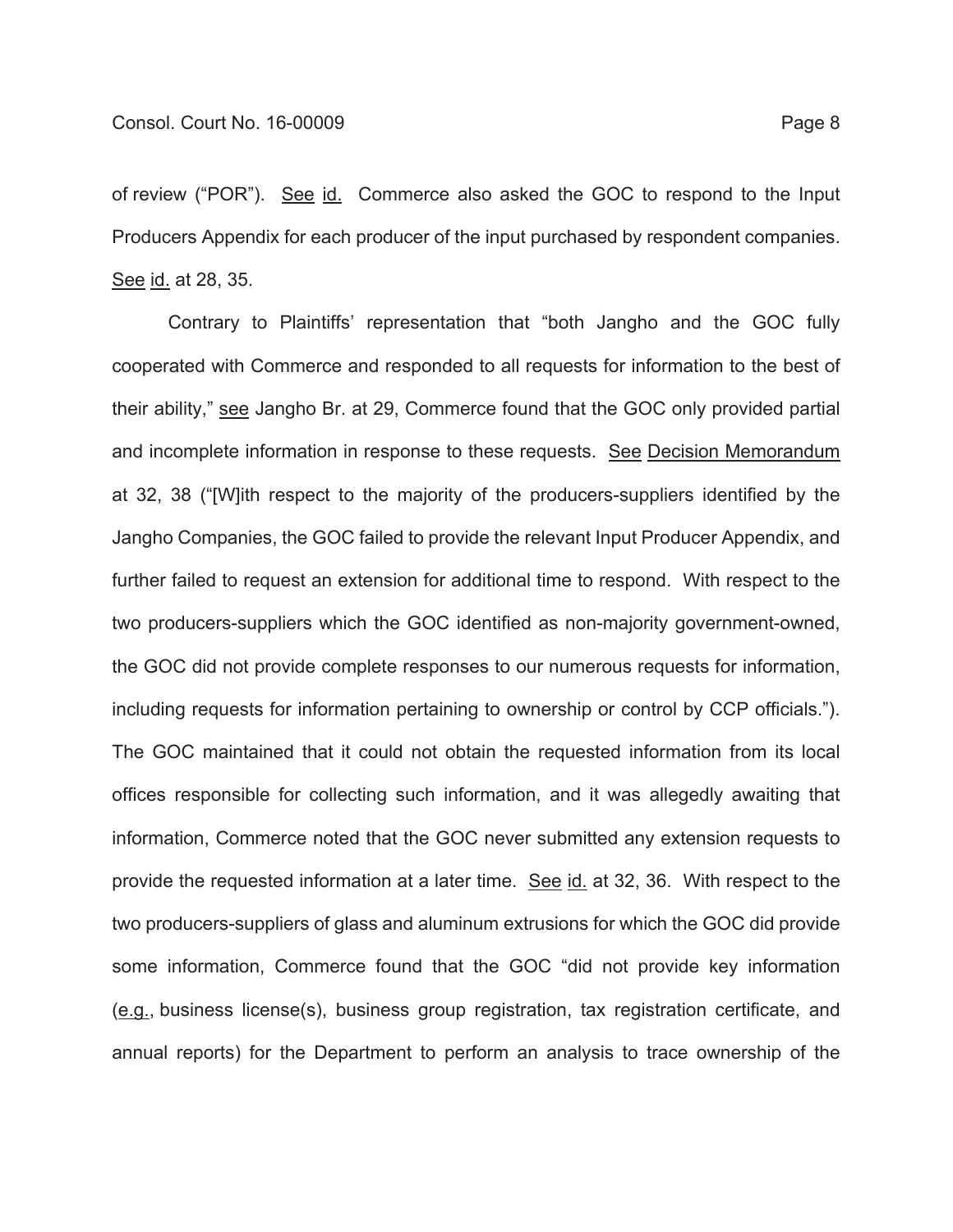enterprises in question back to the ultimate individual owners." Id. at 31-32, 37-38. Commerce further determined that this missing information was necessary for its analysis under § 1677(5)(B) as to whether the producers-suppliers of Plaintiffs' glass and aluminum extrusions were "authorities." Id. ("The information we requested regarding the ultimate owners of the producers of the primary input(s) and the role of government/CCP officials and CCP committees in the management and operation of the input producers, which sold inputs to the respondents, is necessary to our determination of whether the producers are 'authorities.'").

As a result, Commerce concluded that, because this necessary information was not on the record, it "must rely on 'facts otherwise available' in reaching a determination in this respect." Id. at 32, 38. Commerce also found that an adverse inference was warranted in the application of facts available because "the GOC failed to cooperate by not acting to the best of its ability to comply with requests for information regarding the producers of [glass and aluminum extrusions] from which the Jangho Companies purchased during the POR because the GOC did not provide the requested information." Id. Ultimately, as AFA, Commerce determined that "all of the producers that produced the [glass and aluminum extrusions] purchased by the Jangho Companies during the POR are 'authorities' within the meaning of [§ 1677(5)(B)]." Id.

Commerce rejected the GOC's argument "that it does not play a role in any ordinary business operations, including those in which the state holds an ownership interest," noting that Commerce "provided the GOC an opportunity to provide requested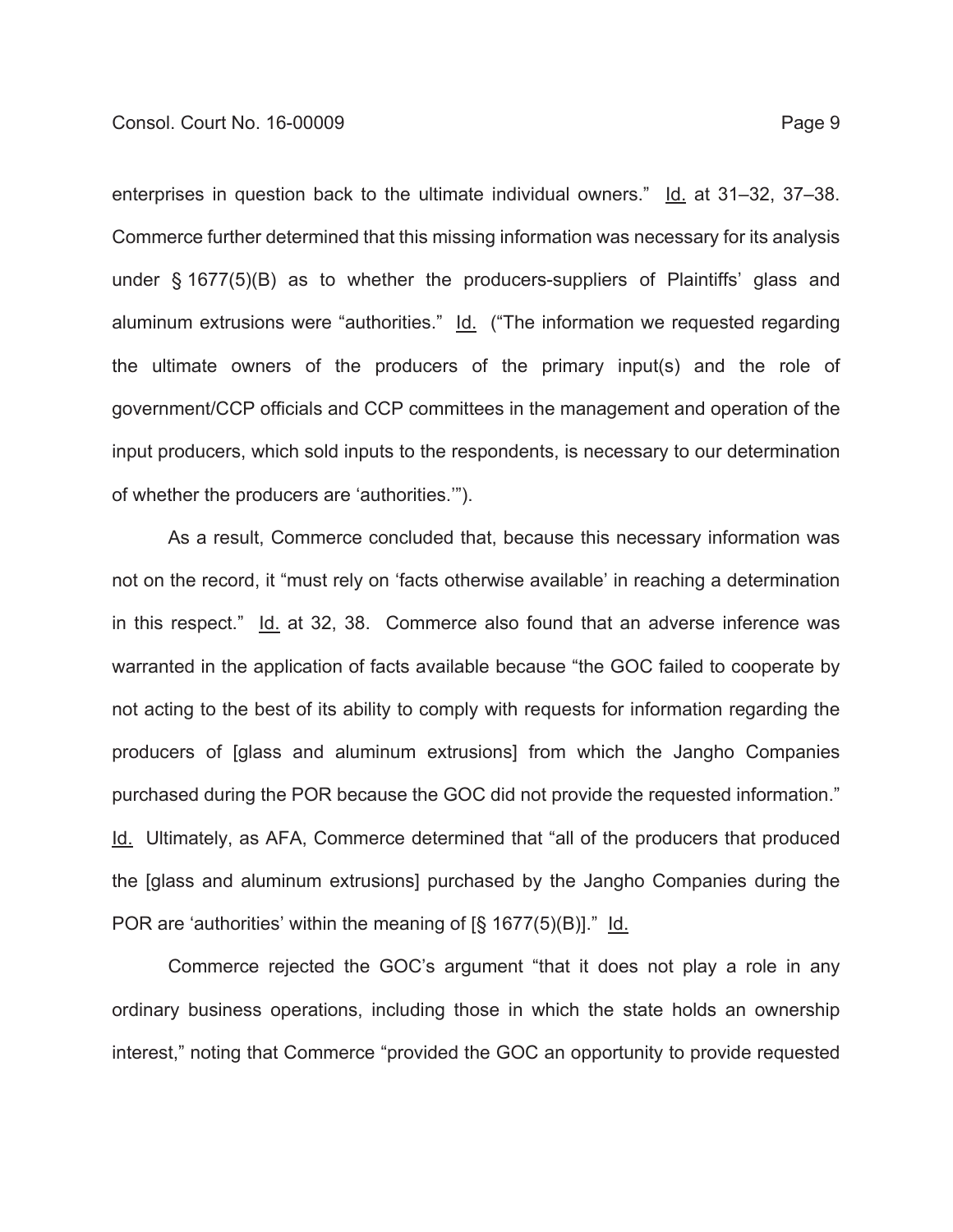information to enable the Department's 'authorities' analysis under [§ 1677(5)(B)], which the GOC refused to do." Id. at 111. Commerce explained that it had "previously concluded that producers in the PRC that are majority-owned by the government possess, exercise, or are vested with governmental authority." Id. Commerce elaborated that its "finding in this regard is based on the fact that record evidence indicates that the GOC exercises meaningful control over these entities and uses them to effectuate its goals of upholding the socialist market economy, allocating resources, and maintaining the predominant role of the state sector." Id. In particular, Commerce noted that it "also disagree[d] with the GOC that it has cooperated to the best of its ability," highlighting that Commerce "provided the GOC multiple opportunities to provide the requested information, which, as discussed above, was relevant and necessary to the Department's 'authorities' analysis under  $[\S 1677(5)(B)]$ ." Id. at 112.

Commerce further found that "[t]he limited information that was provided by the GOC was not sufficient, in light of the remaining missing information." Id. Commerce observed that "by stating that the information is not relevant, the GOC has placed itself in the position of the Department; however, it is the prerogative of the Department, not the GOC to determine what information is relevant to our proceedings." Id. Therefore, Commerce determined that with respect to the "authorities" analysis, "the request for such information was necessary and warranted, and the GOC's failure to provide such information rendered the application of AFA appropriate." Id. Commerce also emphasized that "the GOC's attempted justification for failing to provide all of the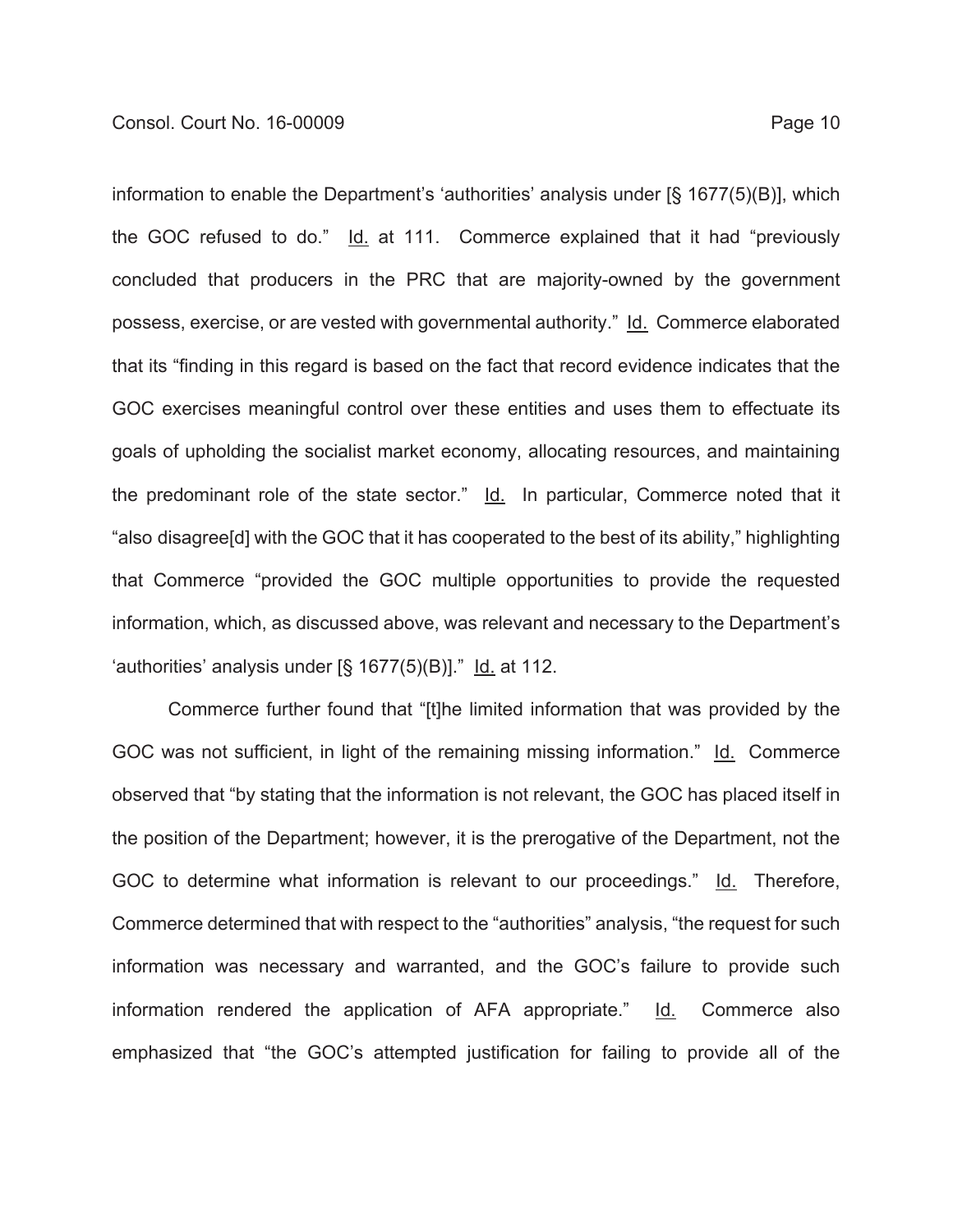requested information on the basis that its own local offices failed to respond simply demonstrates an unwillingness to provide information in this review." Id. Commerce further noted that "claims about the number of producers and suppliers and the burden of responding fully with regard to all producers is an insufficient explanation, given that the GOC failed to provide any producer appendices responses on its first opportunity, and failed to provide a single complete producer appendix response, and provided only five incomplete producer appendix responses." Id.

Given Commerce's analysis and explanation, the court cannot agree that the record supports Plaintiffs' contention that "both Jangho and the GOC fully cooperated with Commerce and responded to all requests for information to the best of their ability." See Jangho Br. at 29. To the contrary, while Plaintiffs highlight the information that GOC did provide in response to Commerce's requests, Plaintiffs' argument ignores the significant gap in the record left by the GOC's failure to act to the best of its ability to provide all the information requested by Commerce. Accordingly, the court sustains as reasonable Commerce's finding that the application of AFA was warranted as well as Commerce's determination that all the producers that produced the glass and aluminum extrusions purchased by Plaintiffs during the POR are "authorities" within the meaning of § 1677(5)(B).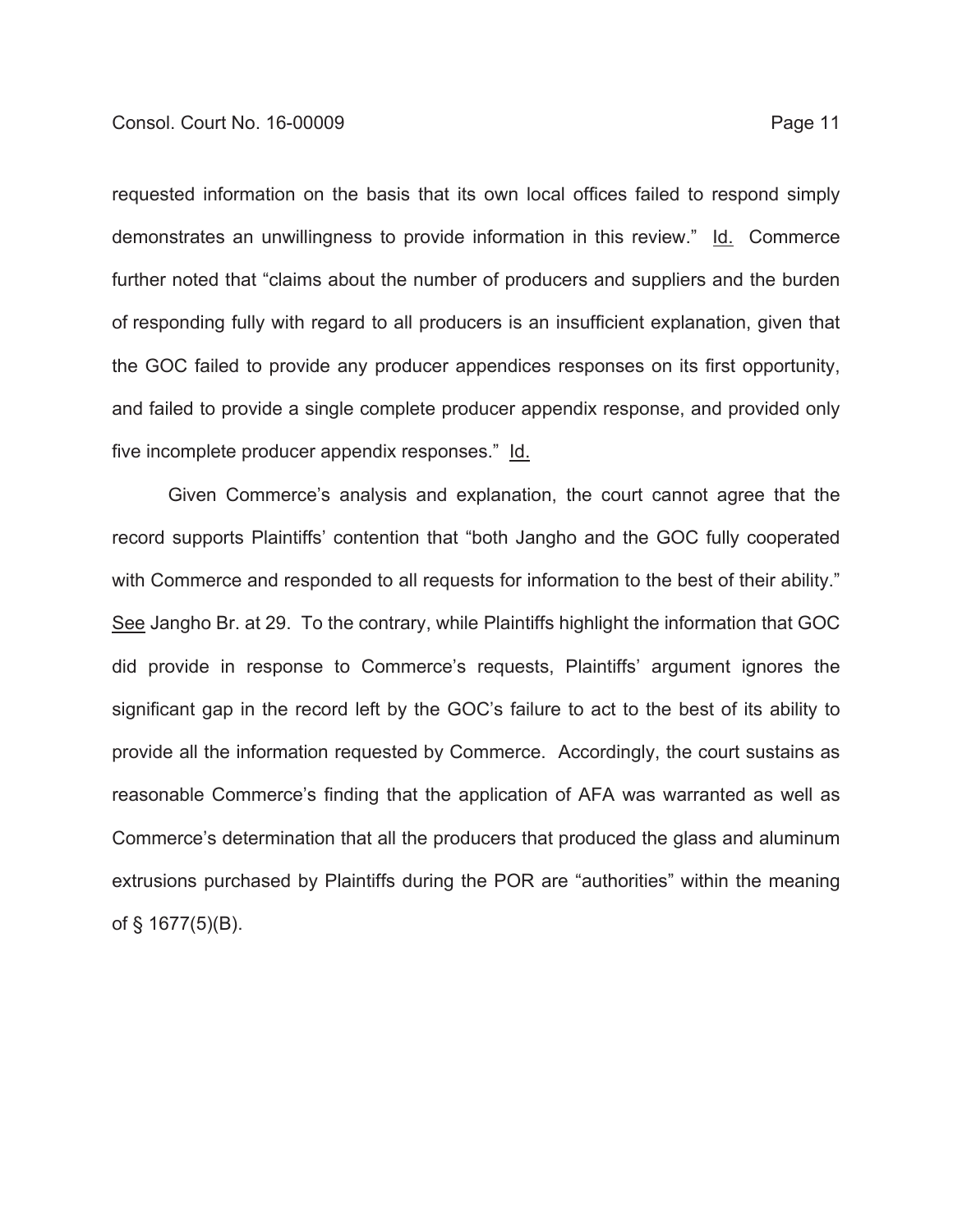# **B. Benefit & Specificity7**

Before Commerce may countervail a subsidy, it must find that the subsidy at issue is specific in law or fact as provided under 19 U.S.C. § 1677(5A)(D). The statute provides that a subsidy may be "specific as a matter of fact" if "[t]he actual recipients of the subsidy, whether considered on an enterprise or industry basis, are limited in number." See 19 U.S.C. § 1677(5A)(D)(iii)(I). Here, Commerce, relying on facts available with an adverse inference, found that the aluminum extrusions for LTAR program was specific, noting that "the GOC did not provide a list of industries which purchase these inputs or provide the quantity and value purchased by each industry, withheld the information, and failed to explain why it had withheld the information." See Decision Memorandum at 116. "With respect to glass for LTAR, [Commerce] relied on the information available to find the program specific under [§ 1677(5A)(D)(iii)(I)] because the GOC did not provide a list of industries which purchase these inputs or provide the quantity and value purchased by

<sup>&</sup>lt;sup>7</sup> While Plaintiffs maintain that "The Administrative Record Does not Support a Finding of Benefit or Specificity," it appears that Plaintiffs' argument focuses solely on Commerce's specificity analysis under § 1677(5A)(D). See Jangho Br. at 29. Given that Plaintiffs develop no argument challenging Commerce's "Benefit" analysis under § 1677(5)(E), the court concludes that any challenge by Plaintiffs to Commerce's finding of a "Benefit" is waived. See Home Prods. Int'l, Inc. v. United States, 36 CIT 33, 37, 810 F. Supp. 2d 1373, 1378–79 (2012); MTZ Polyfilms, Ltd. v. United States, 33 CIT 1575, 1578, 659 F. Supp. 2d 1303, 1308–09 (2009); Fujian Lianfu Forestry Co. v. United States, 33 CIT 1056, 1078, 638 F. Supp. 2d 1325, 1350 (2009); United States v. Zannino, 895 F.2d 1, 17 (1st Cir. 1990) ("[I]ssues adverted to in a perfunctory manner, unaccompanied by some effort at developed argumentation, are deemed waived. It is not enough merely to mention a possible argument in the most skeletal way, leaving the court to do counsel's work, create the ossature for the argument, and put flesh on its bones."). Accordingly, this section of the opinion solely addresses Plaintiffs' challenge to Commerce's findings of specificity under § 1677(5A)(D).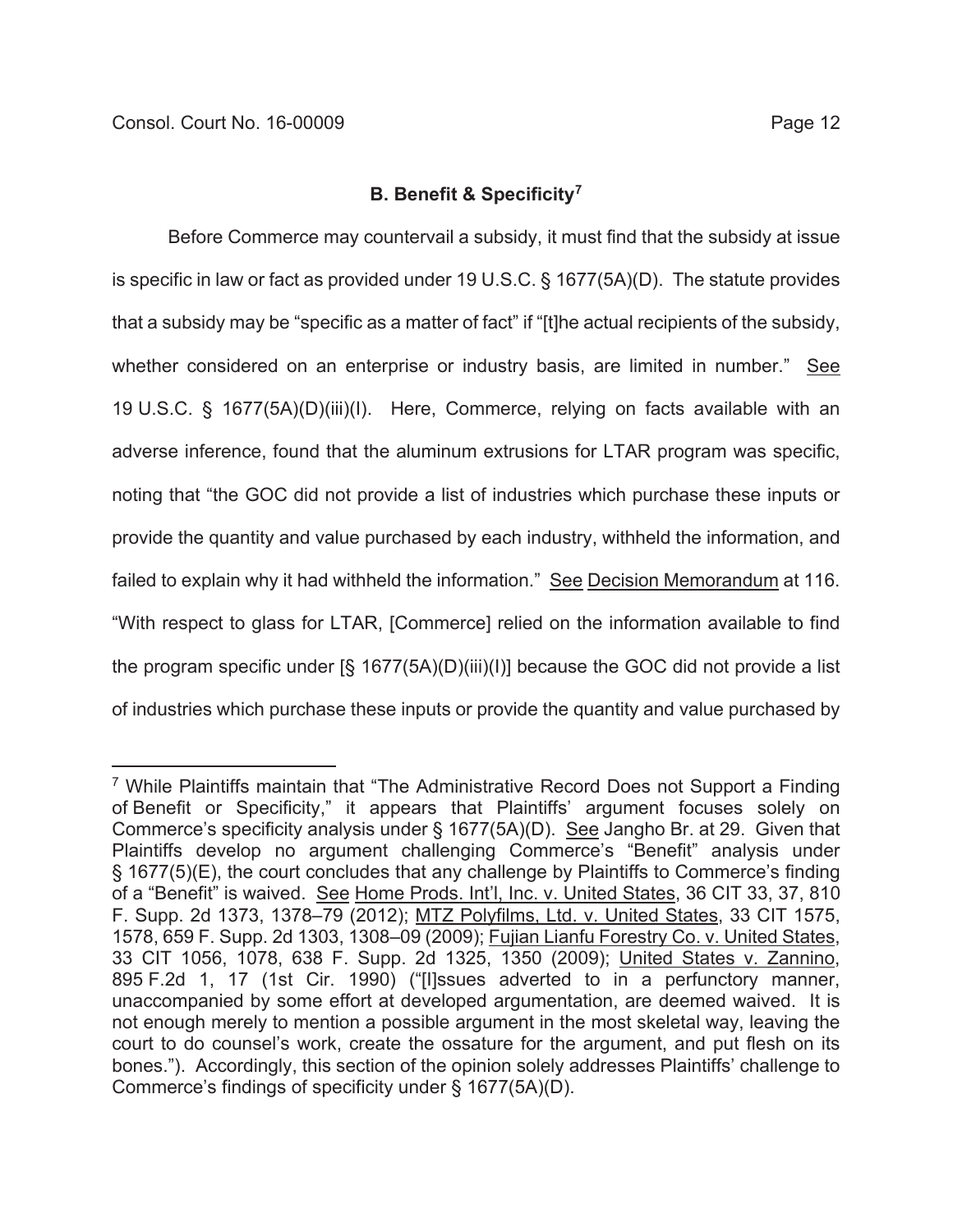each industry. Therefore, [Commerce] based [its] analysis on the industries identified by the GOC and Petitioner, finding that the industries identified were limited and the glass for LTAR program specific." Id.

Plaintiffs challenge the reasonableness of Commerce's determinations under § 1677(5A)(D)(iii)(I) that the recipients of the aluminum extrusions and glass for LTAR were "limited in number." See Jangho Br. at 29–37 (maintaining that "the administrative record in this proceeding demonstrates that no benefit was provided to a specific industry or group of industries, and that both glass and aluminum extrusions are widely consumed in China," and listing a wide variety of products produced in China containing aluminum extrusions and glass); see also Jangho Reply at  $14-16^8$ .

With respect to glass, Plaintiffs contend that the GOC's NSA Questionnaire response, along with the language of the CVD Order, "demonstrate that glass serves various applications and industries," and that it is unreasonable for Commerce to find that the provision of glass for LTAR was "limited" where the record shows that "glass is widely

<sup>&</sup>lt;sup>8</sup> In their reply, Plaintiffs state that "the record evidence in this administrative review shows that the primary aluminum, aluminum extrusions and glass at LTAR are not specific under 19 U.S.C. § 1677(5A)(D)(iii)(I) as these inputs are used too broadly." See Jangho Reply at 16 (emphasis added). However, Plaintiffs' motion for judgment on the agency record focused on Commerce's determinations as to aluminum extrusions and glass, and made no reference to Commerce's determination with respect to primary aluminum. See generally Jangho Br. Accordingly, the court concludes that Plaintiffs have waived any argument with respect to Commerce's determination as to primary aluminum. See United States v. Ford Motor Co., 463 F.3d 1267, 1276–77 (Fed. Cir. 2006) ("Arguments raised for the first time in a reply brief are not properly before this court." (citing Novosteel SA v. United States, 284 F.3d 1261, 1273–74 (Fed. Cir. 2002) ("a party waives arguments based on what [does not] appear[ ] in its brief")).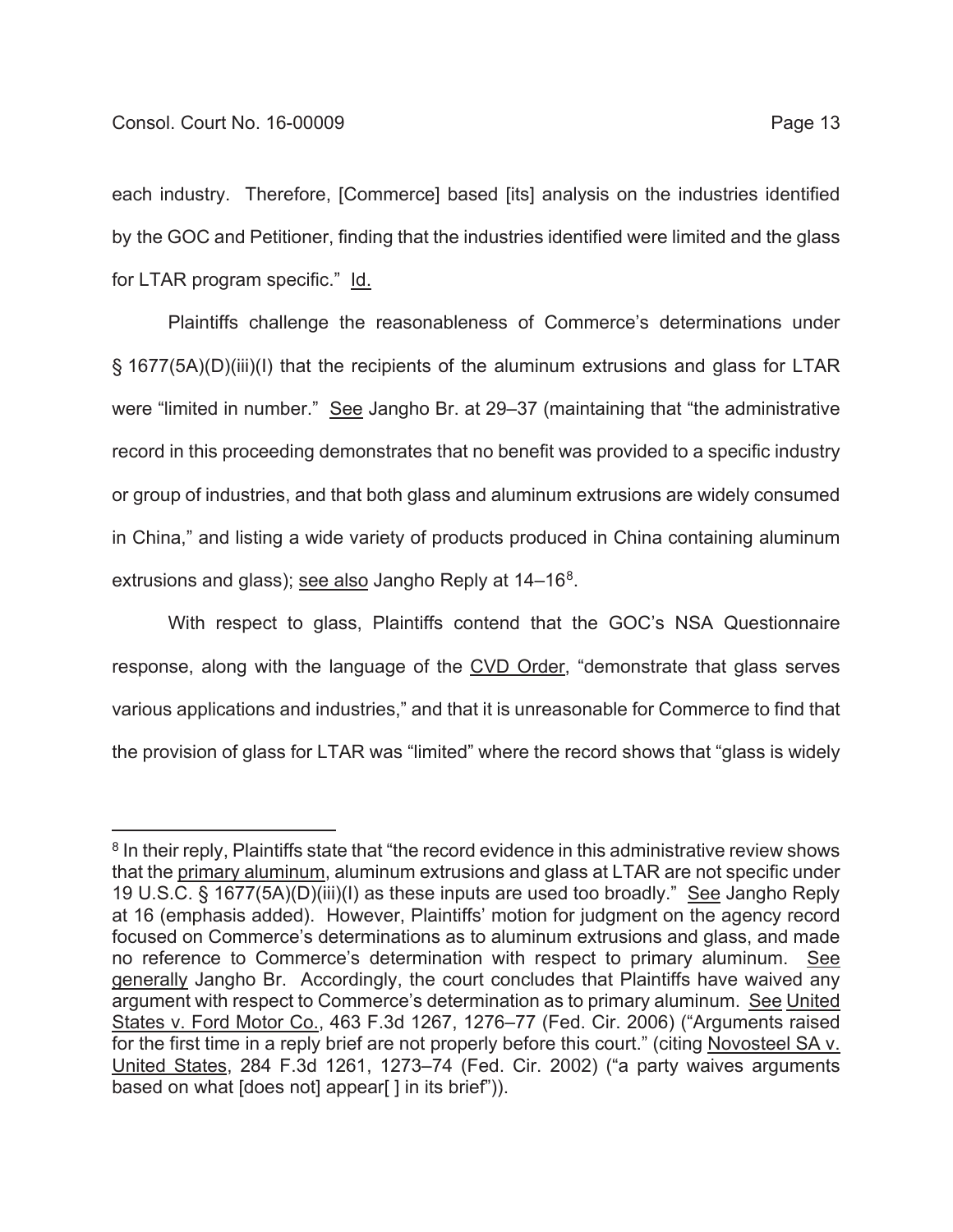consumed in China." See Jangho Br. at 30–31 (citing GOC's NSA Questionnaire Response at 10–11, PR<sup>9</sup> 276, CR 132 ("NSA Response")). Plaintiffs make similar arguments regarding Commerce's determination as to the specificity of aluminum extrusions for LTAR. See id. at 31–37 ("Similar to glass, and unlawfully, Commerce ignored record evidence demonstrating that [aluminum extrusions are] widely available in China.").

#### **1. Glass**

To determine which industries use glass, Commerce asked the GOC to provide a list of industries in China that purchased glass directly and to provide the amounts (volume and value) purchased by each of those industries. See Decision Memorandum at 63. The GOC responded that "[t]here are a vast number of uses for either tempered plate glass or laminated glass[,] [and] [t]he types of consumers that may purchase either tempered plate glass or laminated glass are highly varied within the economy…." See id. (quoting NSA Response at 8). The GOC further stated that "it is commonly known that tempered glass, and to some extent also laminated glass, are used in a variety of downstream sectors, including but not limited to doors and windows building, construction model forging, curtain wall, internal decoration, furniture and ancillaries, television, air-conditioning, refrigerator, toaster, oven, electronics, watch, mobile phone, musical

 $9$  "PR  $\phantom{1}$ " refers to a document contained in the public administrative record, which is found in ECF No. 29-2 unless otherwise noted. "CR \_\_\_" refers to a document contained in the confidential administrative record, which is found in ECF No. 29-3 unless otherwise noted.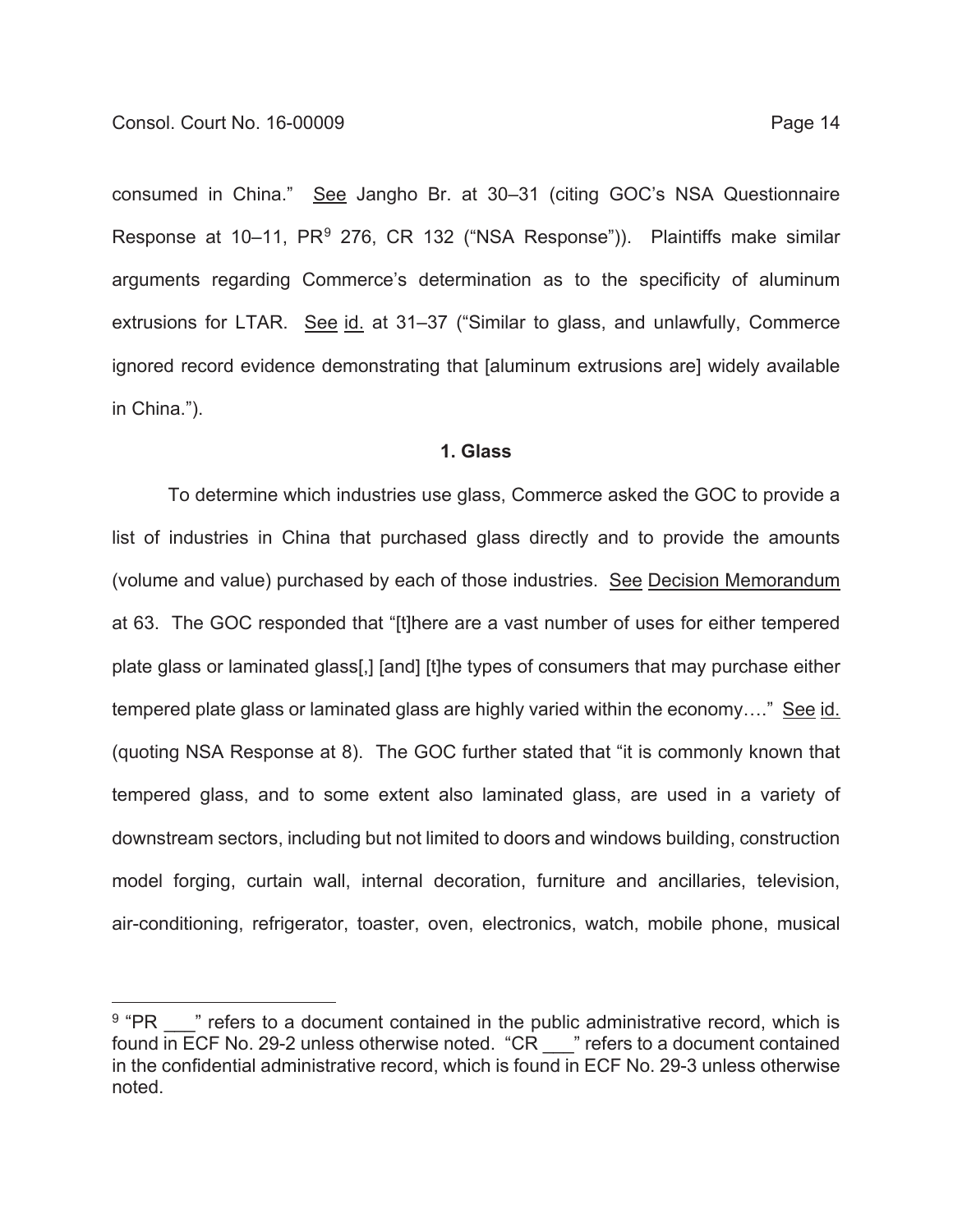players, cars and land transportation vehicles, home instrument, among others." Id. (quoting NSA Response at 10–11). However, Commerce observed that "the GOC provided none of the information requested concerning amounts purchased by individual industries, stating that 'to the best of the GOC's knowledge, neither tempered plate glass nor laminated glass producers compile their sales volume and value by the industry in which the mandatory respondent companies operate, as well as the totals purchased by every other industry.'" Id.

Commerce noted that the petitioner's new subsidy allegation "provided information demonstrating that users of tempered and laminate glass are limited to a number of enterprises and industries (e.g., construction and automobile)." Id. Commerce found that while the GOC identified several "uses" for glass, it had not "not classified these 'uses' into industries or otherwise identified the industries which cover these various uses." Id. Commerce further found that an analysis of the types of end uses described by the GOC "would imply the existence of at least four industries." Id. Given the GOC's failure to provide data supporting its claim that "there are vast 'uses' of glass" and its contention that it is "common knowledge that glass is 'used in a variety of downstream sectors[,]'" Commerce found that the "GOC's claims lack evidentiary value, as they are based on the GOC's opinions or on what the GOC claims is common knowledge, and not on any express or specific evidence." Id. Accordingly, Commerce, "taking into consideration the information provided by Petitioner and the GOC," determined that the "recipients of glass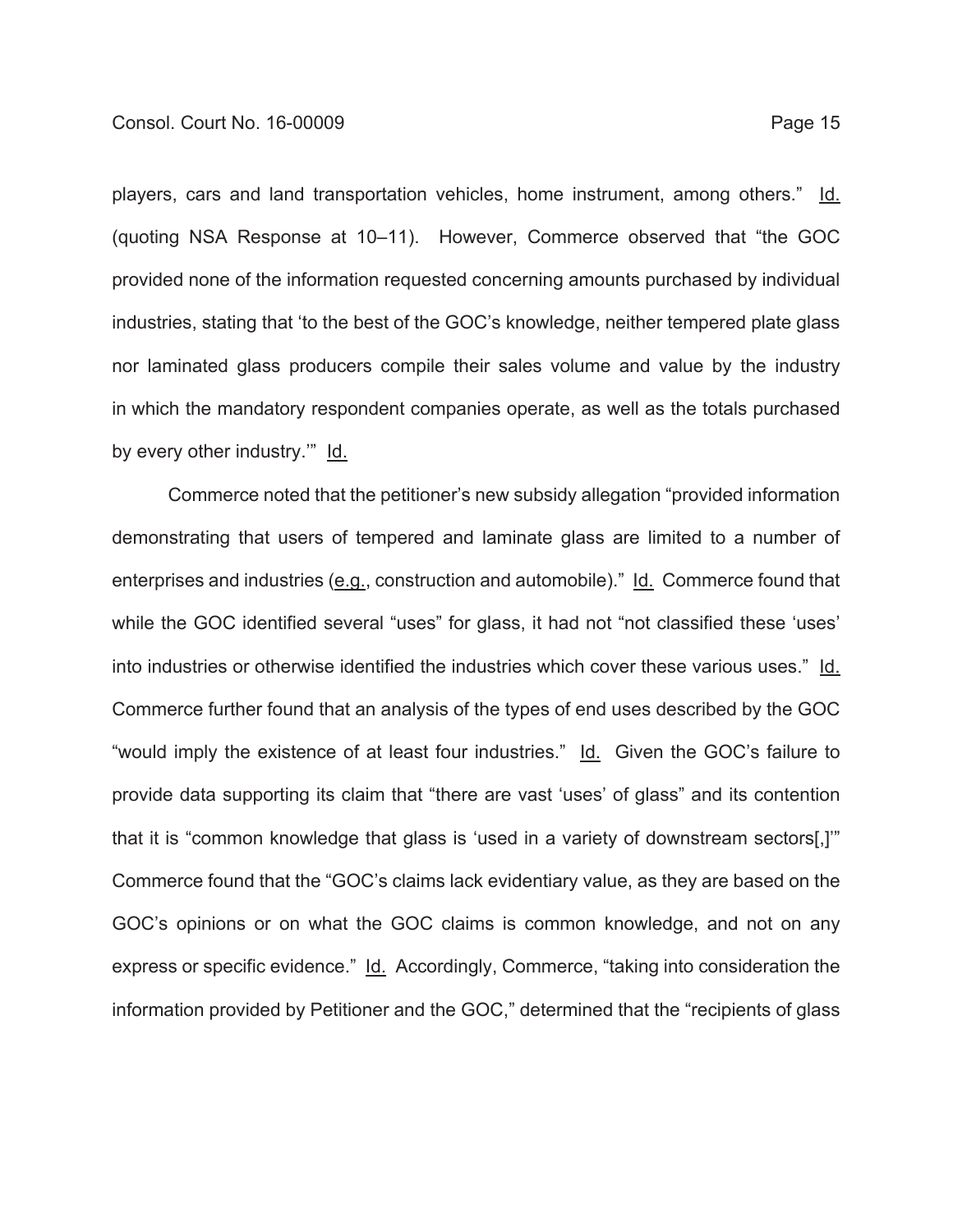are limited in number to at least two and possibly four industries, and that the provision of glass is therefore de facto specific within the meaning of [§ 1677(5A)(D)(iii)(I)]." Id.

Plaintiffs' arguments here echo those raised by the GOC in the underlying proceeding. While Plaintiffs highlight the wide variety of "uses" of glass, Plaintiffs do not engage with Commerce's analysis of the record nor its resulting finding that "recipients of glass are limited in number to at least two and possibly four industries." See Decision Memorandum at 63; cf. Jangho Br. at 30–31. Plaintiffs maintain that Commerce's finding of specificity is unreasonable in light of Commerce's prior determination in Chlorinated Isocyanurates from the People's Republic of China, 79 Fed. Reg. 56,560 (Dep't of Commerce Sept. 22, 2014) ("Chlorinated Isocyanurates"), in which Commerce found an alleged urea LTAR program not to be specific because there were nine separate industries that consumed urea. See Jangho Br. at 37; see also Decision Memorandum at 118. Plaintiffs, however, again fail to engage with Commerce's explanation for why Chlorinated Isocyanurates was distinguishable and inapplicable here. Commerce explained that the "GOC has provided no verifiable[] evidence, and indeed no evidence, of any industries consuming glass." Decision Memorandum at 118. Commerce further noted that even in the hypothetical circumstance where there was "verifiable information on the record indicating that the GOC's list of purported users of glass was accurate, that list would not reflect the diversity of users which were found to consume urea in Chlorinated Isocyanurates from the PRC." Id. Commerce also highlighted that "the GOC's assertion and argument [did not] attempt [to] address the issue of whether the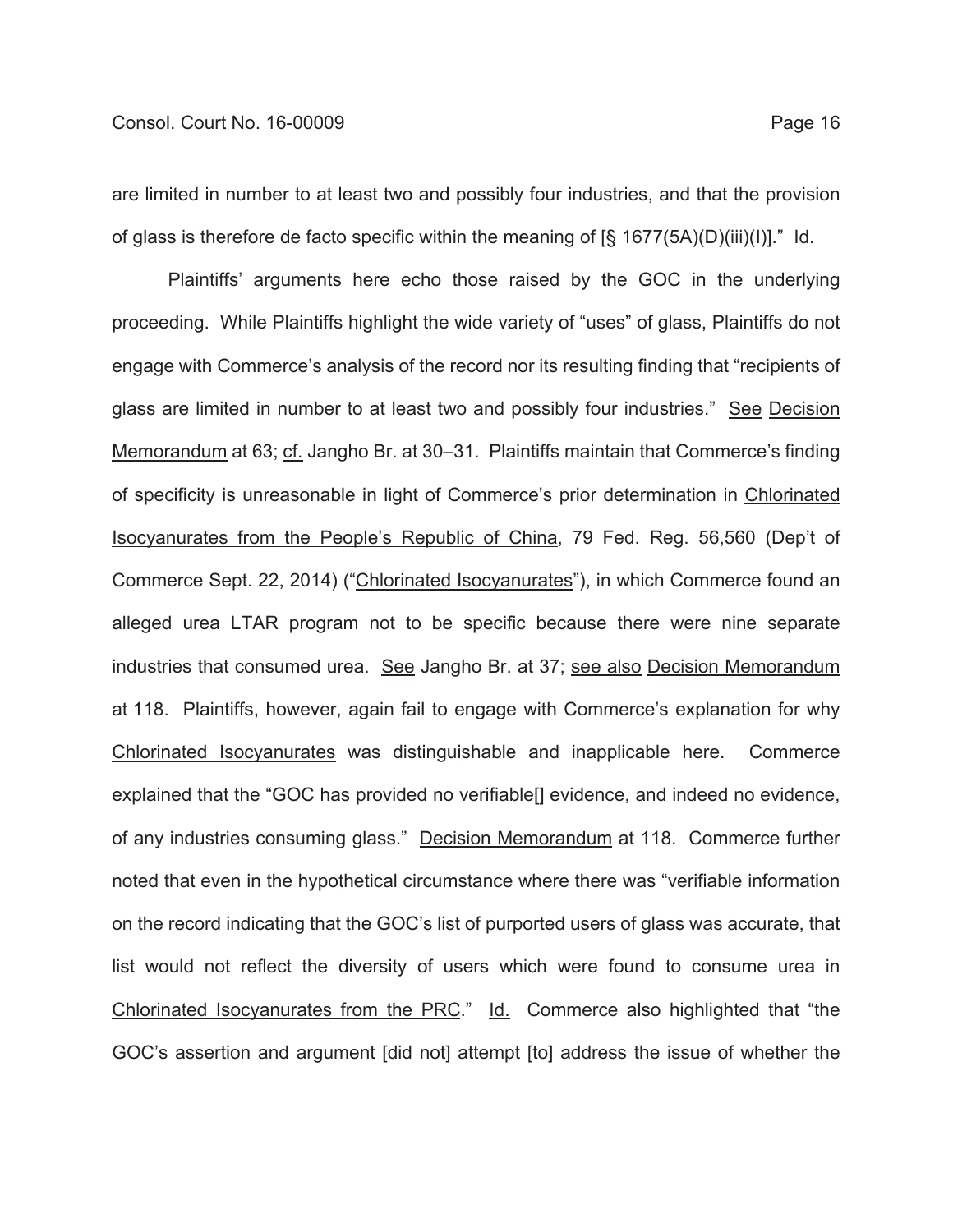construction industry is a predominant or disproportionate user of glass." Id. Having failed to engage with the merits of the analysis of Commerce's challenged determination, Plaintiffs are unable to demonstrate that Commerce acted unreasonably in finding the provision of glass for LTAR to be specific under § 1677(5A)(D)(iii)(I).

#### **2. Aluminum Extrusions**

As for aluminum extrusions, Commerce similarly asked the GOC to provide a list of industries that purchased aluminum extrusions directly and to provide the amounts (volume and value) purchased by each of the industries. See Decision Memorandum at 32. In response, the GOC again failed to provide the requested information; instead, the GOC responded that "[t]here are a vast number of uses for aluminum extrusions," and that the "type of consumers that may purchase aluminum extrusions is highly varied within the economy." See id. (quoting NSA Response at 4). The GOC further stated that "[a]s the Department is aware, aluminum extrusions are used in a variety of downstream sectors, as evidenced by the comprehensive coverage and large number of HTS codes and the wide variety of scope rulings with respect to the subject merchandise of this proceeding." Id. at 32–33.

Commerce observed that information placed on the record by petitioner regarding aluminum extrusions "identified three consuming industries[:] transportation, machinery, and equipment." Id. at 117. Commerce requested additional detail on this issue from the GOC in its Third Supplemental Questionnaire, noting that "the GOC claimed in [two other proceedings covering solar cells] that there were six industries that consumed aluminum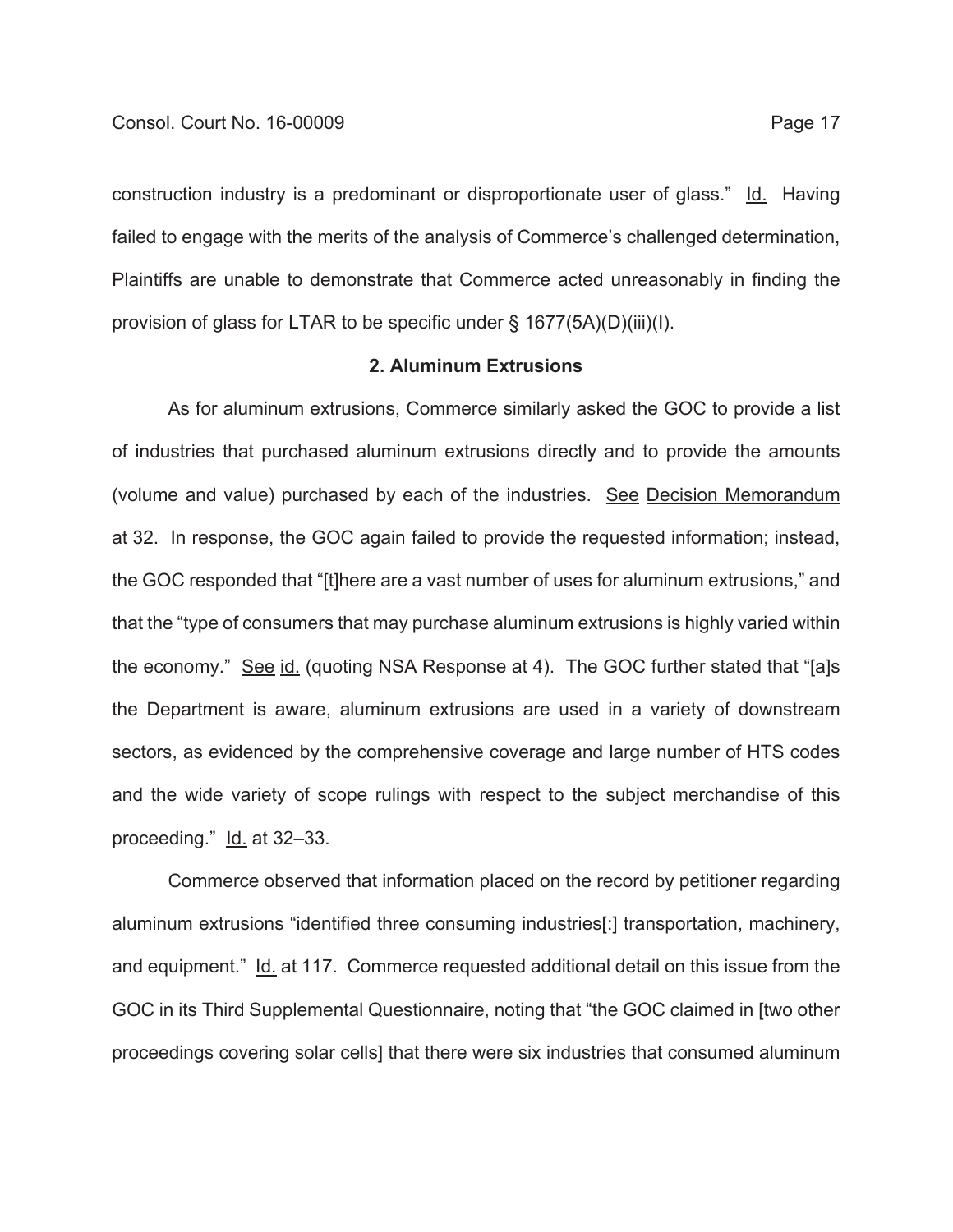extrusions in 2012: construction industry, transportation industry, mechanical and electrical equipment industry, consumer durable goods industry, electricity, and other industries." Id. at 33, 117. While the "GOC endorsed that information, it claimed it was unable to provide updated information for the POR 'in this timeframe of this NSA investigation,' without explaining why it was not able to do so in the allotted timeframe or what efforts it made to collect the information." Id. at 33 (citing GOC Third Supplemental Questionnaire Response at 66 and 67, PR 317). Commerce further noted that "[u]ltimately, the GOC provided none of the information requested concerning amounts of aluminum extrusions purchased by individual industries." Id.

Commerce found that it must rely on "facts available" as "necessary information is not available on the record" due to the GOC's failure to cooperate and refusal to act to the best of its ability to comply with Commerce's request for information. Id. Consequently, Commerce found that an adverse inference was warranted, and in applying AFA, Commerce found that the "GOC's provision of aluminum extrusions is specific within the meaning of  $\lbrack \S \rbrack$  1677(5A)(D)(iii)(I)]." Id. Commerce explained that it "found the program to be specific based on AFA because the GOC declined to provide a list of industries on the record of this review, despite evidence that they had done so in the past. Further the GOC's contention that it lacked sufficient time to do so, within the deadline of our supplemental questionnaire, is insufficient. Our AFA determination merely noted that evidence available on the record indicates no more than the existence of three industries according to Petitioner and the GOC's endorsement of six U.S. industries,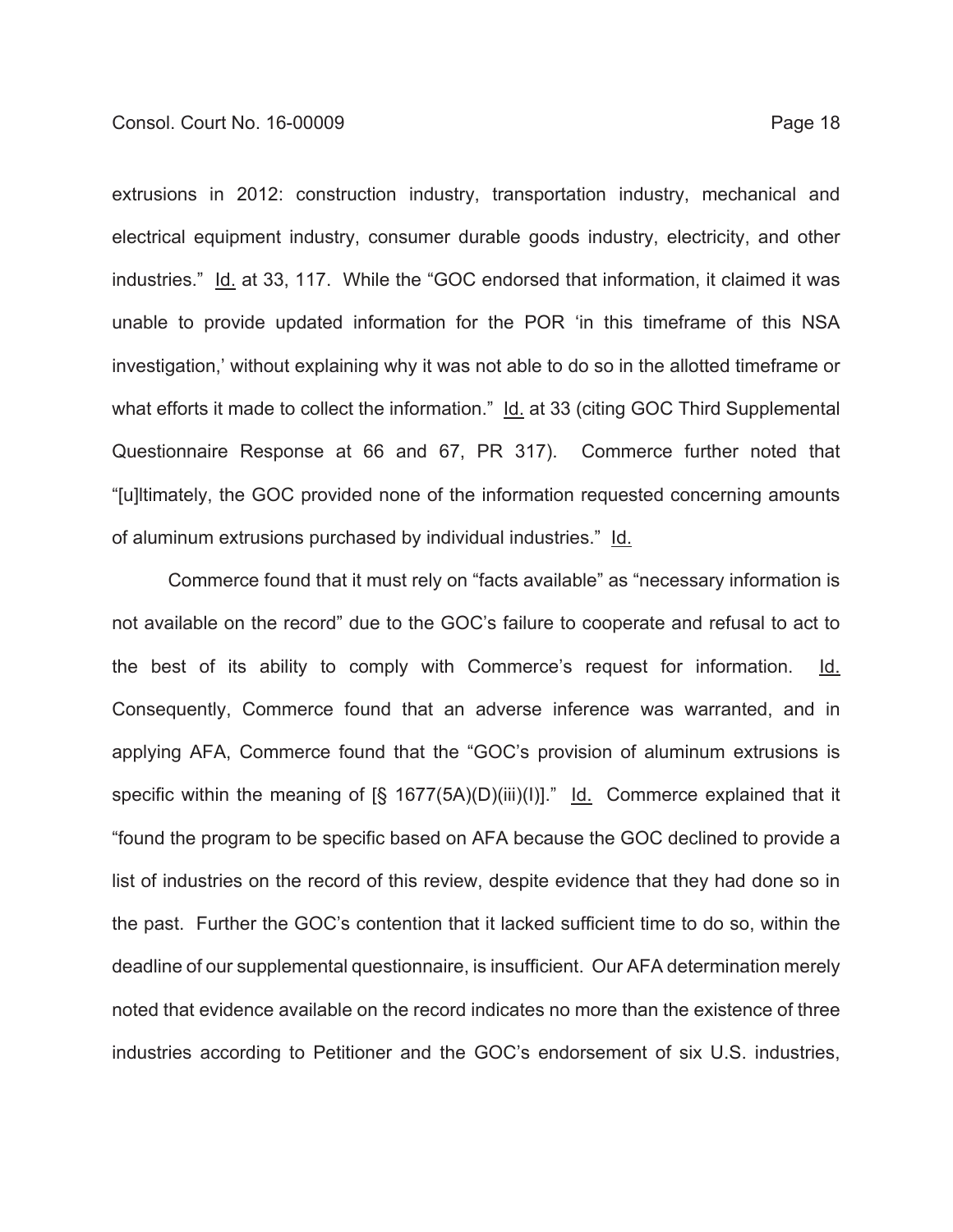including the construction industry, that supported the determination in Crystalline Silicon Photovoltaic Cells." Id. at 117.

Plaintiffs maintain that Commerce's application of AFA here effectively "ignore[d] evidence on the record that demonstrates that aluminum extrusions are widely available." Jangho Br. at 31. Plaintiffs reiterate the wide variety of products in which aluminum extrusions may be found, arguing that Commerce's scope rulings as to these products "demonstrate that extrusions are used in a virtually innumerable variety of industries." Id. at 32–37. Plaintiffs' contentions lack merit. As Commerce explained, "the various scope rulings or the scope of the Orders do not indicate a precise number or list of consuming industries different from the sets of three or six indicated on the record." See Decision Memorandum at 117. Commerce noted that while the GOC had "pointed to the large number of products which are within the scope of the order, the GOC has not suggested these products fall under additional industries not considered." Id. Plaintiffs' recitation of the various scope rulings and products containing aluminum extrusions does not engage with Commerce's determination that it "cannot base its analysis on information which the GOC failed to place on the record."  $\text{Id}$ . In reaching its determination, Commerce emphasized that "the GOC has not provided the quantity and value ofaluminum extrusions consumed by the three to six industries identified on the record, or any other industries." Id.

Plaintiffs again suggest that Commerce's finding of specificity as to the provision of aluminum extrusions in this proceeding is inconsistent with Commerce's negative